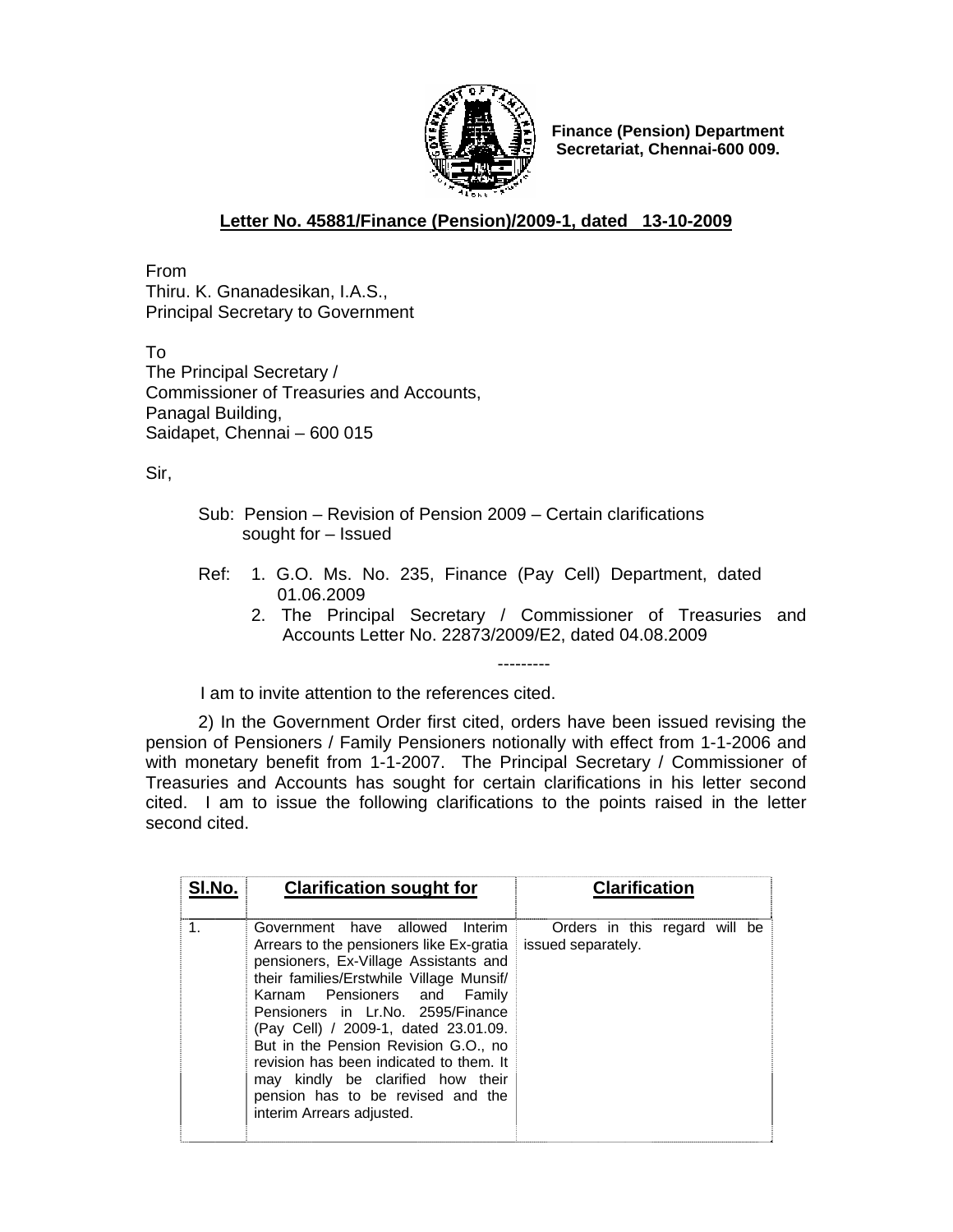| 2. |                                                                         | It is presumed that the pensioners Presumption is confirmed. |
|----|-------------------------------------------------------------------------|--------------------------------------------------------------|
|    | who were re-employed during the However, revision of pension shall      |                                                              |
|    | period from 01.01.06 to 31.05.09 are be made after cessation of the re- |                                                              |
|    | not eligible for revision of pension and employment period.             |                                                              |
|    | consequent arrears for the re-                                          |                                                              |
|    | employed period.                                                        |                                                              |

## **3. Clarification sought for**

The method of revising the pension for those Pensioners drawing 1/3rd pension (Pensioners like TANSI, etc.)

| Pension received in the<br>Pre revised pay |      | Revised Pension as per G.O. 235<br>Finance (P.C) Dept., dated 1.6.09. |      |
|--------------------------------------------|------|-----------------------------------------------------------------------|------|
| Rs.                                        |      |                                                                       |      |
| <b>Full Pension</b>                        | 2316 | <b>Full Pension</b>                                                   | 5235 |
| 1/3 <sup>rd</sup> Pension                  | 772  | 1/3 <sup>rd</sup> Pension                                             | 1745 |
| <b>Dearness Pension</b>                    | 1158 | <b>Dearness Pension</b>                                               | .    |
| Dearness<br>Allowance @ 64%                | 2224 | Dearness<br>Allowance @ 22%                                           | 1152 |
| <b>TOTAL</b>                               | 4154 | <b>TOTAL</b>                                                          | 2897 |

 From the above, if pension is fixed as per G.O. there is reduction in this fixation than the amount already drawn. Hence it is requested to clarify how this pension has to be revised for these categories of 1/3<sup>rd</sup> pension.

## **Clarification**

Orders in this regard will be issued separately.

| SI.No. | <b>Clarification sought for</b>                                                                                                                                                                                                                                                                                                                                                                                                                                                                                                                                           | <b>Clarification</b>                                                                                                                                                                                                                                                                                                                              |
|--------|---------------------------------------------------------------------------------------------------------------------------------------------------------------------------------------------------------------------------------------------------------------------------------------------------------------------------------------------------------------------------------------------------------------------------------------------------------------------------------------------------------------------------------------------------------------------------|---------------------------------------------------------------------------------------------------------------------------------------------------------------------------------------------------------------------------------------------------------------------------------------------------------------------------------------------------|
| 4.     | In the G.O. 235 Finance (Pay Cell)<br>Department, dated 01.06.09 para 2 (i)<br>states that all the existing pensioners<br>who retired from posts on standard pay<br>scales and family pensioners shall be<br>allowed increase in pension @ 40% of<br>basic pension. As such it is presumed<br>that UGC pensioners are not eligible for<br>revision of their pension / FP as per this<br>Government Order. This point may<br>kindly be clarified.                                                                                                                          | Orders have been issued in G.O.<br>(Ms) No. 350, Higher Education<br>Department, dated 9.9.2009                                                                                                                                                                                                                                                   |
| 5.     | In G.O.No. 174 Finance (Pay Cell)<br>Department dated 21 <sup>st</sup> April 1998, in<br>para 2 (ii) (a) it was stated that "the<br>revised pension / family pension will be<br>computed by adding the following:<br>Basic pension (pension before<br>(a)<br>commutation) including personal<br>pension.<br>But in G.O. 235 dated 1.6.09 there is no<br>mention about how to treat the personal<br>pension. It may kindly be clarified<br>whether in cases where pensioner is<br>drawing personal pension the same<br>may be included for fixation of revised<br>pension. | Yes.<br>Basic<br>pension<br>before<br>(pension<br>commutation)<br>including personal pension shall<br>be taken into account for fixation<br>revised pension<br>of<br>as<br>per<br>G.O.(Ms) No. 235, Finance (Pay<br>Cell)<br>Department,<br>dated<br>1.6.2009. However, the personal<br>pension shall not be continued in<br>the revised pension. |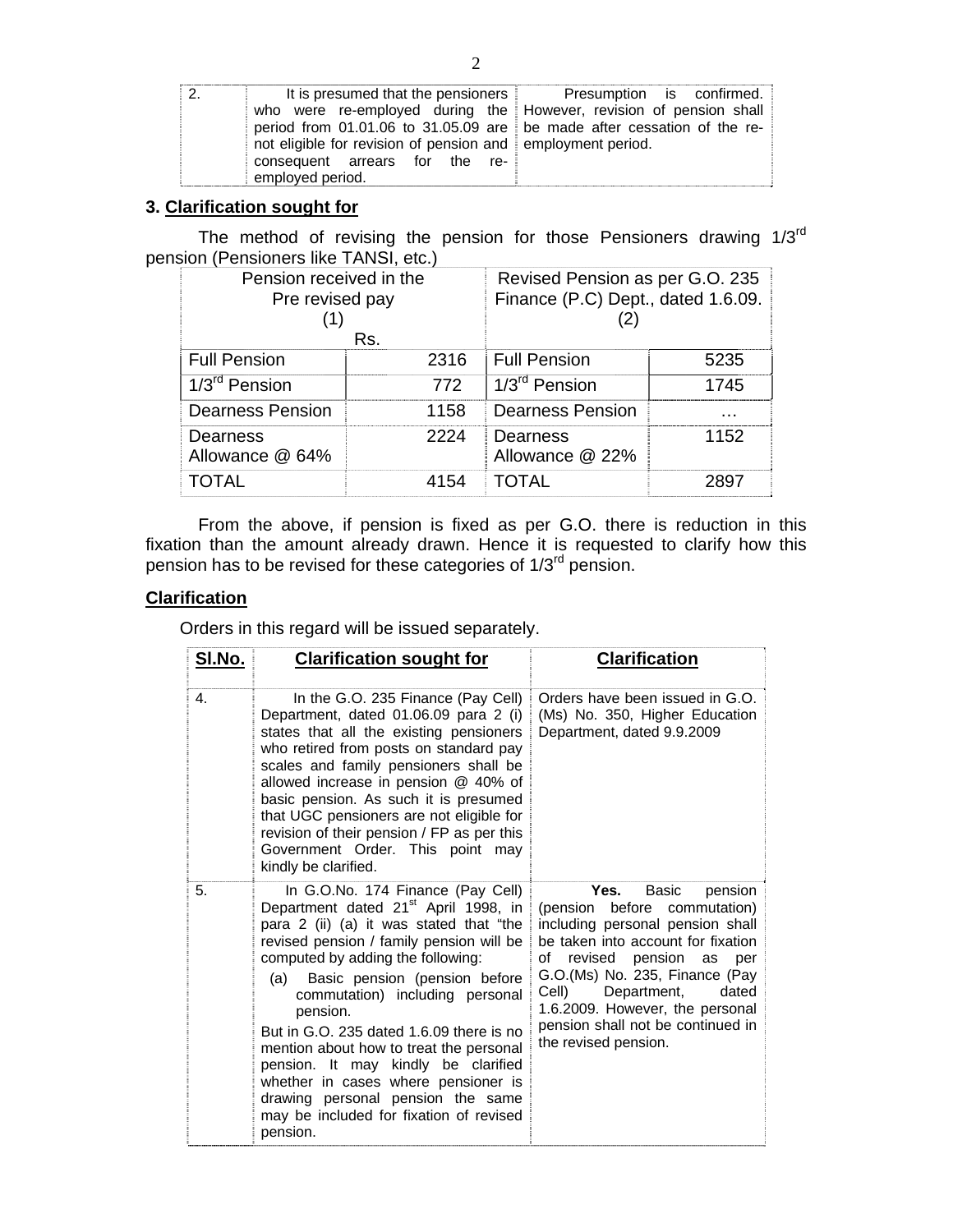| SI.No. | <b>Clarification sought for</b>                                                                                                                                                                                                                                                                                                                                                                                                                                                                                                                                                                                                                                                                                                                                                                                                                                                                                                                                                                                                                                                        | <b>Clarification</b>                                                                                                                                                                                                                                                                                                                                                                 |
|--------|----------------------------------------------------------------------------------------------------------------------------------------------------------------------------------------------------------------------------------------------------------------------------------------------------------------------------------------------------------------------------------------------------------------------------------------------------------------------------------------------------------------------------------------------------------------------------------------------------------------------------------------------------------------------------------------------------------------------------------------------------------------------------------------------------------------------------------------------------------------------------------------------------------------------------------------------------------------------------------------------------------------------------------------------------------------------------------------|--------------------------------------------------------------------------------------------------------------------------------------------------------------------------------------------------------------------------------------------------------------------------------------------------------------------------------------------------------------------------------------|
| 6.     | In Annexure IV of the G.O. 235,<br>the following scale of pay has not been<br>given in the Ready Recokoner.<br>(a) For pre-revised scale of pay with<br>effect from 1.6.88 - 1600-50-2300-<br>60-2600, two type of scales was<br>ordered for Superintendents<br>one<br>from 1.1.96 and one from 1.9.98,<br>respectively Rs. 5300-150-8300 and<br>5500-175-9000. But in the Annexure<br>only the scale of pay of Rs. 5300-<br>150-8300<br>alone<br>is<br>mentioned.<br>Therefore it is requested to indicate<br>the equivalent scale for Rs. 5500-<br>175-9000. This is required to fix the<br>pension at 50%, 30% as the case<br>may be for those retired in this scale<br>of pay.<br>(b) Similarly, it may please be clarified<br>as to whether the retired Ministerial<br>Superintendents of pre 1.1.96 whose<br>scale<br>been<br>upgraded<br>has<br>as<br>Rs. 7000-225-11500 with effect from<br>12.12.07 (Revised pay band<br>οf<br>Rs. 9300-34800 + GP Rs. 4800) are<br>eligible for minimum pension of<br>Rs. 7,050/- for the full service period,<br>with effect from 12.12.07. | No. Corresponding revised<br>scale of pay with reference to the<br>pre-revised scale of pay as on<br>1.1.2006 alone shall be taken<br>into account for the purpose of<br>computing revised pension.<br>In<br>such cases alone, revision<br>οf<br>with<br>reference<br>pension<br>to<br>para 2 (vi) of the G.O. (Ms) No.<br>235, Finance (Pay Cell), dated<br>1.6.2009 shall be made. |
| 7.     | It may kindly be clarified whether<br>those who are drawing Provisional<br>Pension due to i) administrative delay or<br>ii) permitted to retire without prejudice<br>are eligible for enhanced provisional<br>pension and arrears.                                                                                                                                                                                                                                                                                                                                                                                                                                                                                                                                                                                                                                                                                                                                                                                                                                                     | Clarification in this regard<br>has already been issued vide<br>No.<br>Government<br>Letter<br>41473/Finance (Pay Cell)/<br>2009-1, dated 31.7.2009.                                                                                                                                                                                                                                 |
| 8.     | For<br>retired<br>employees<br>some<br>retired between 1.1.06 to 31.5.09, due<br>administrative<br>to<br>reasons<br>pension<br>proposals are sent only now to the<br>Accountant General, the Accountant<br>General will authorize the pension /<br>CVP / DCRG directly in the revised<br>scales only. In such cases the Pension<br>sanctioning authority may be advised to<br>send the pension proposals to the<br>Accountant General indicating<br>pre-<br>revised and revised scales of pay for<br>the above benefits, so as to ascertain<br>the actual quantum of arrears to be paid<br>3<br>annual<br>installments.<br>The<br>in<br>Accountant General may be requested<br>to incorporate the quantum of benefits<br>in both the pre-revised and the revised<br>scales.                                                                                                                                                                                                                                                                                                            | Clarification in this regard<br>has already been issued vide<br>Government<br>No.<br>Letter<br>44880/Finance (Pay<br>Cell)/<br>2009-1, dated 04.08.2009.                                                                                                                                                                                                                             |
| 9.     | As per para 11 of the Pension<br>Government Order, it has been stated<br>that if the interim arrears on pension<br>could not be adjusted against the<br>pension arrears accrued from 1.1.09,<br>the Pension Pay Officer / Treasury                                                                                                                                                                                                                                                                                                                                                                                                                                                                                                                                                                                                                                                                                                                                                                                                                                                     | The Clarifications issued in<br>Government<br>No.<br>Letter<br>34124/Finance (Pay Cell)/2009-<br>1, dated 26.6.2009 under point<br>No. 6 holds good.                                                                                                                                                                                                                                 |